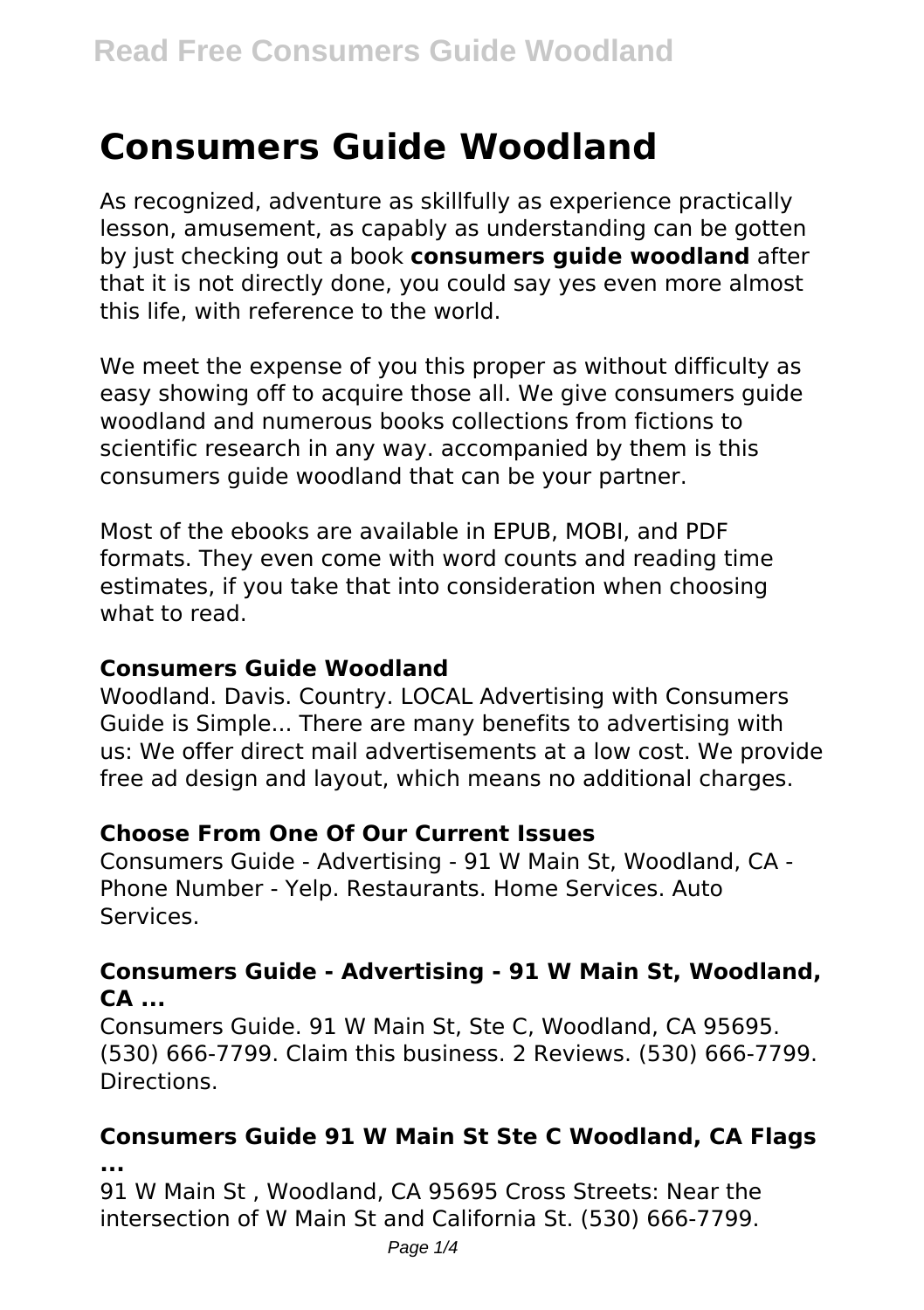consumer-guide.com. Today : 10:00 AM - 5:00 PM Open now till 5:00 PM. See all...

#### **Consumers Guide in Woodland | Consumers Guide 91 W Main St ...**

Consumers Guide is located at the address 91 W Main St in Woodland, California 95695. They can be contacted via phone at (530) 666-7799 or via fax at (530) 666-9999 for pricing, hours and directions. Consumers Guide provides MAIL FULFILLMENT, DIRECT MAIL to it's customers.

#### **Consumers Guide in Woodland, CA 95695 - (530) 666-7799 ...**

Website: consumer-guide.com. Address: 91 W Main St, Woodland, CA 95695. Cross Streets: Near the intersection of W Main St and California St. Phone: (530) 666-7799. Hours: Closed Now. Open: 10:00...

#### **consumers-guide-woodland- - Yahoo Local Search Results**

Consumers Guide is a California Domestic Corporation filed on November 25, 2014. The company's filing status is listed as Active and its File Number is C3729683. The Registered Agent on file for this company is Myra Byard and is located at 91 W Main St Suite C, Woodland, CA 95695.

#### **Consumers Guide in Woodland, CA | Company Info & Reviews**

Find 2 listings related to Consumers Guide in Woodland on YP.com. See reviews, photos, directions, phone numbers and more for Consumers Guide locations in Woodland, CA. Browse

# **Consumers Guide in Woodland, CA with Reviews - YP.com**

Marketing Programs in Woodland, CA. See BBB rating, reviews, complaints, & more. ... Are you the business owner of Consumers Guide Yolo County? Claim your listing. Business Details.

#### **Consumers Guide Yolo County | Better Business Bureau® Profile**

Consumers Guide Woodland When somebody should go to the book stores, search launch by shop, shelf by shelf, it is truly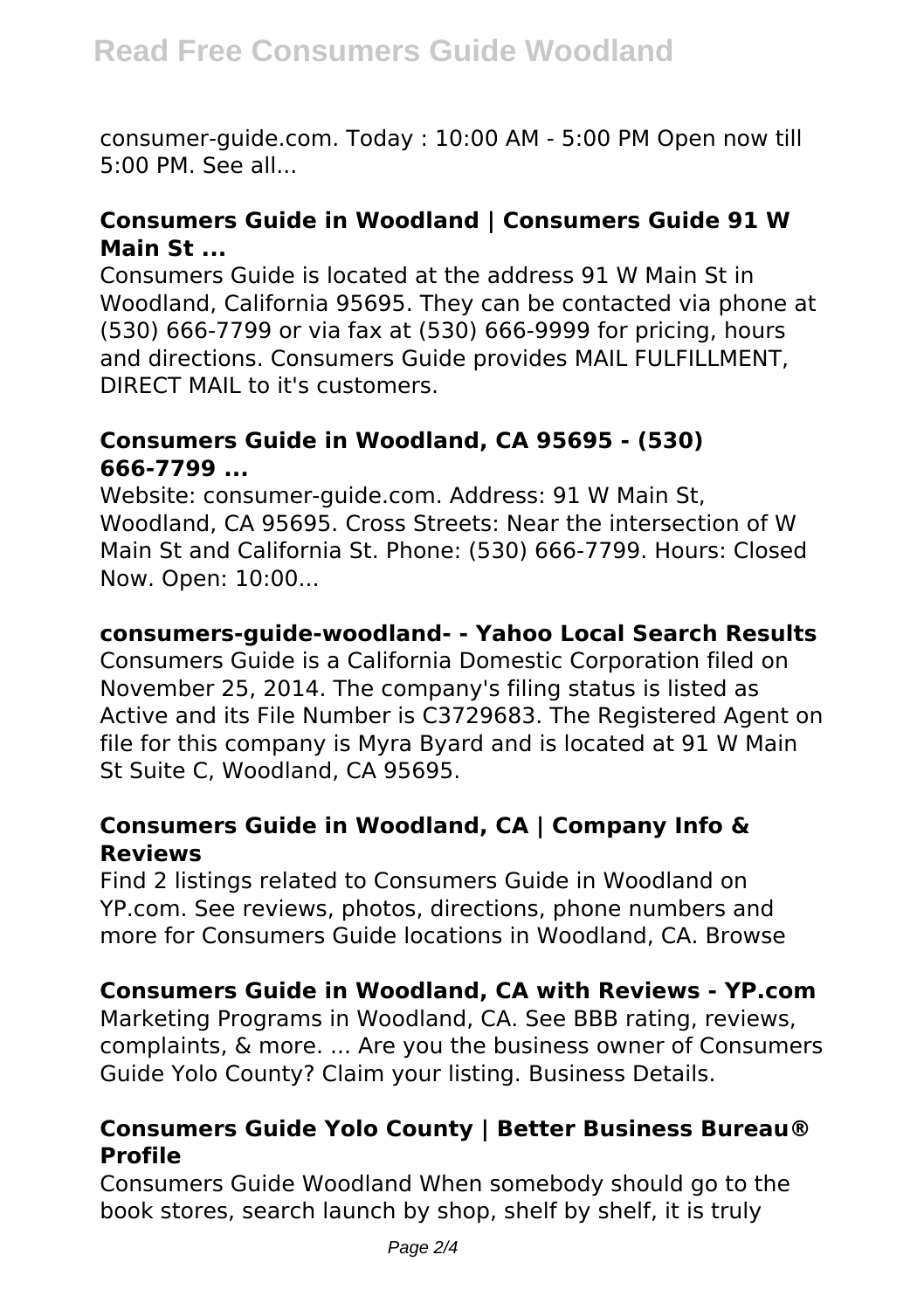problematic. This is why we offer the books compilations in this website. It will categorically ease you to see guide consumers guide woodland as you such as. By searching the title, publisher, or authors of guide you in fact ...

#### **Consumers Guide Woodland - rancher.budee.org**

Consumers Guide. 91 West Main St. Suite C. Woodland, CA 95695. Phone: 530.666.7799. Office Hours: Monday - Friday. 10am-4pm. Appointments Preferred but not necessary. email.

#### **Contact Us - consumer-guide.com**

Consumers Guide, Woodland, California. 52 likes. Local advertising in 3 different publications that are mailed directly to homes. We also print anything and everything business cards, banners, copies.

# **Consumers Guide - Home | Facebook**

Consumers Guide 91 W Main St, Woodland, CA 95695 - YP.com. Home.

# **Consumers Guide 91 W Main St, Woodland, CA 95695 - YP.com**

Read Online Consumers Guide Woodland Consumers Guide Woodland Woodland. Davis. Country.... Consumers Guide is delivered to mailboxes including residential, apartments and businesses. You can make minor changes to your ad every month, with no cost to you. This feature gives you a great amount of flexibility in your advertising strategy all year long. Your

# **Consumers Guide Woodland - HUDAN**

You are here: Home / Directory / Consumer Guide They are a LOCAL Yolo County advertising company of 24 years. They have 3 publications, directly mailed to Woodland, Davis and our Country Guide. Woodland and Davis come out monthly, Country is quarterly.

# **Consumer Guide - Woodland Chamber**

Consumers Guide Woodland Consumers Guide Woodland file : k53 learners new edition bing biology study guide answer sheets